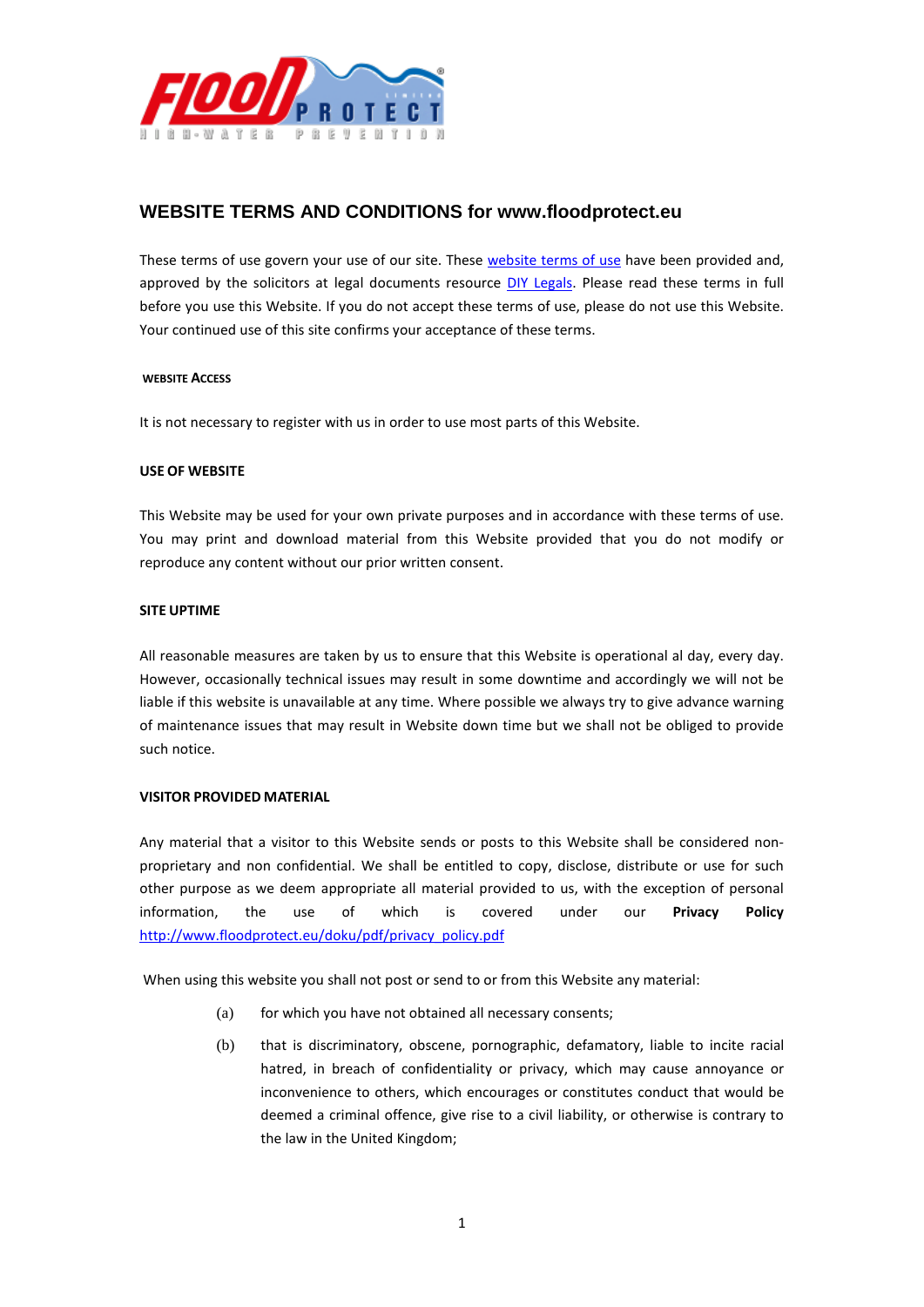

(c) which is harmful in nature including, and without limitation, computer viruses, Trojan horses, corrupted data, or other potentially harmful software or data.

#### **LINKS TO AND FROM OTHER WEBSITES**

Throughout this Website you may find links to third party websites. The provision of a link to such a website does not mean that we endorse that website. If you visit any website via a link on this Website you do so at your own risk.

Any party wishing to link to this website is entitled to do so provided that the conditions below are observed:

- (d) you do not seek to imply that we are endorsing the services or products of another party unless this has been agreed with us in writing;
- (e) you do not misrepresent your relationship with this website; and
- (f) the website from which you link to this Website does not contain offensive or otherwise controversial content or, content that infringes any intellectual property rights or other rights of a third party.

By linking to this Website in breach of clause 5.2 you shall indemnify us for any loss or damage suffered to this Website as a result of such linking.

### **DISCLAIMER**

Whilst we do take all reasonable steps to make sure that the information on this website is up to date and accurate at all times we do not guarantee that all material is accurate and , or up to date.

All material contained on this Website is provided without any or warranty of any kind. You use the material on this Website at your own discretion.

#### **EXCLUSION OF LIABILITY**

We do not accept liability for any loss or damage that you suffer as a result of using this Website.

Nothing in these Terms of Use shall exclude or limit liability for death or personal injury caused by negligence which cannot be excluded or under the law of the United Kingdom.

#### **LAW AND JURISDICTION**

These terms of use are governed by English law. Any dispute arising in connection with these terms of use shall be subject to the exclusive jurisdiction of the Courts of England and Wales.